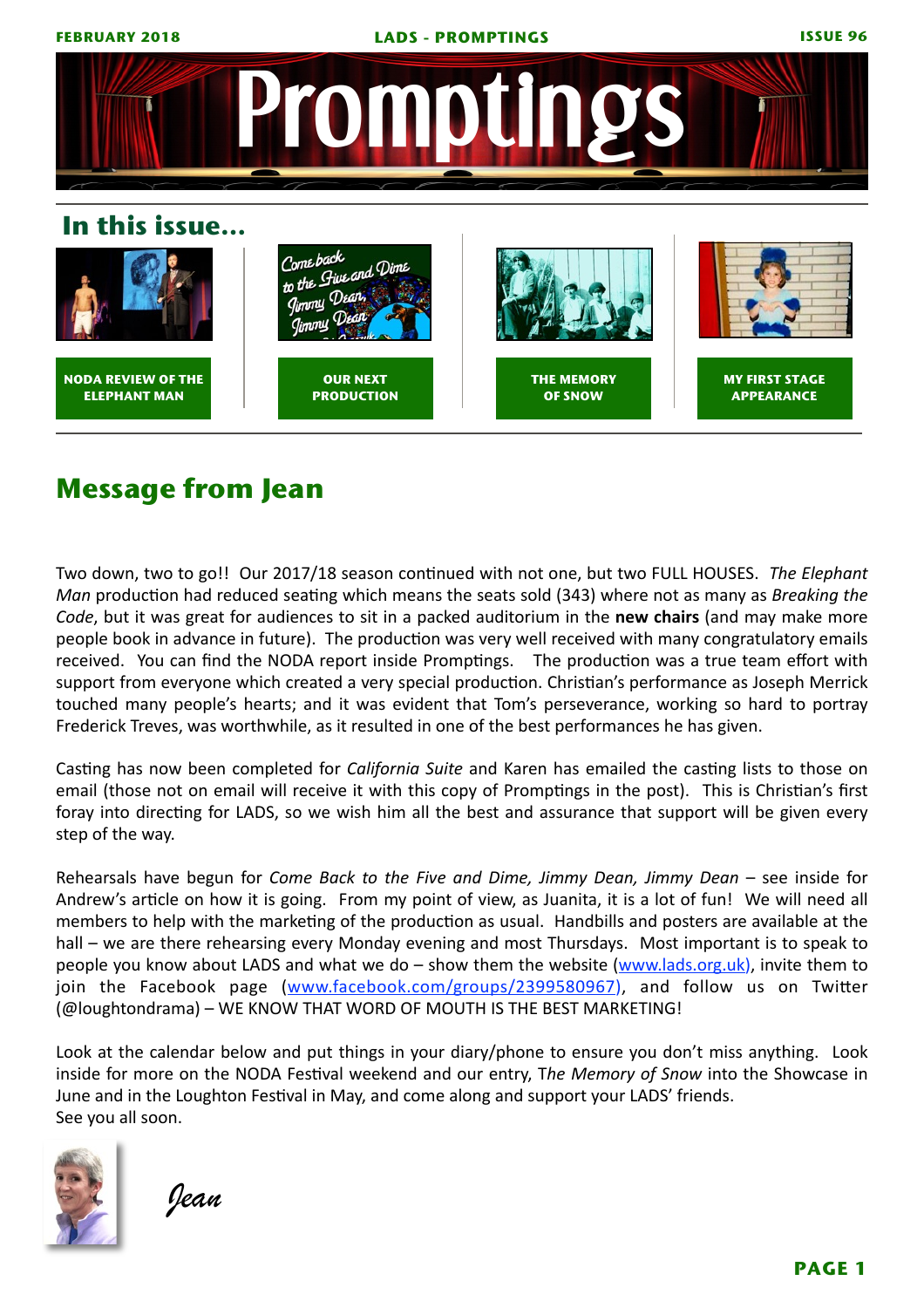

### **Dates for your diary**

| Sun 18th March                | Set up for Come Back to the Five and Dime Jimmy Dean, Jimmy Dean Starts at 9.30am |
|-------------------------------|-----------------------------------------------------------------------------------|
| $22nd - 24th$<br><b>March</b> | Come Back to the Five and Dime Jimmy Dean, Jimmy Dean                             |
| Sat 24th March                | After show party at Adam and Michael's.                                           |
| Sun 25th March                | Set down 10am start.                                                              |
| Mon 26th March                | Crit - Small hall at 7.30pm, followed by curry at Bengal Spice                    |
| Mon 9th April                 | Rehearsals start for California Suite                                             |
| Sun 13th May                  | <b>Farmers Market</b>                                                             |
| Fri 18th May                  | The Memory of Snow at Lopping Hall                                                |
| Sat 23rd June                 | NODA showcase and workshops - Radlett Theatre                                     |
| Sun 24th June                 | NODA London Festival and awards - Radeltt Theatre                                 |
|                               |                                                                                   |

### **My First Stage Appearance - Dolly Howlett**



A few years ago, I was at a rehearsal at my friend Bernard's house (some of you may have met him). He asked us all: Why do you do theatre? It was a fascinating discussion. I learnt a lot from my fellow cast mates and I 

think we all came away with a higher degree of respect for one another. My answer? "I've just always been on stage."

It's true. My mom put me into dance a month before my fourth birthday. She tells me she was proud because I knew how to skip before most of the other dancers. "You were naturally coordinated." I'm not sure what's happened since. Falling down seems to be a regular part of life these days. My first performance was "How Much is that Doggy in the Window". I was a blue poodle. I'm not entirely sure what inspired the colour choice. Obviously, I was amazing and carried on dancing (apart from one disastrous foray into BROWNIES, of all things!) for the next sixteen years. I performed with the Royal Alberta Ballet and in nationally televised ceremonies.

Then I went to university.

Purely by accident, I ended up majoring in Drama and I'm only a few credits away from my Bachelor of Fine Arts. As a third-year student, I got my first role on the main stage of Greystone Theatre. I was part of the chorus in Aristophanes' Lysistrata. If you're not familiar, it's a very saucy play. The director, Henry Woolf, was a man I admired very much. He'd led an amazing life  $-$  best friends with Harold Pinter, featured in The Rocky Horror Picture Show, but, most importantly, he was the only person in the department who was shorter than me. I was desperate to impress him; and I did.  $\blacksquare$ can still hear Henry shouting "MORE SEX FROM THE GIRLS, PLEASE! Dolly... you were wonderful." Every week I was given an extra task: bend over and pick up that prop, stroke that soldier's weapon... I was thrilled, until I realised that I'd basically become the village tart of *Lysistrata*. 

Things got worse. My costume was a beautiful dress. It was sheer, light blue that darkened to purple. I was in love! Tech rehearsals, I flitted about in my fancy dress and felt like a princess. Opening night, all our costumes had been freshly laundered. Somehow, mine shrunk. It was a saucy play, but the cut of the dress was borderline illegal. I literally had to sew myself into the dress.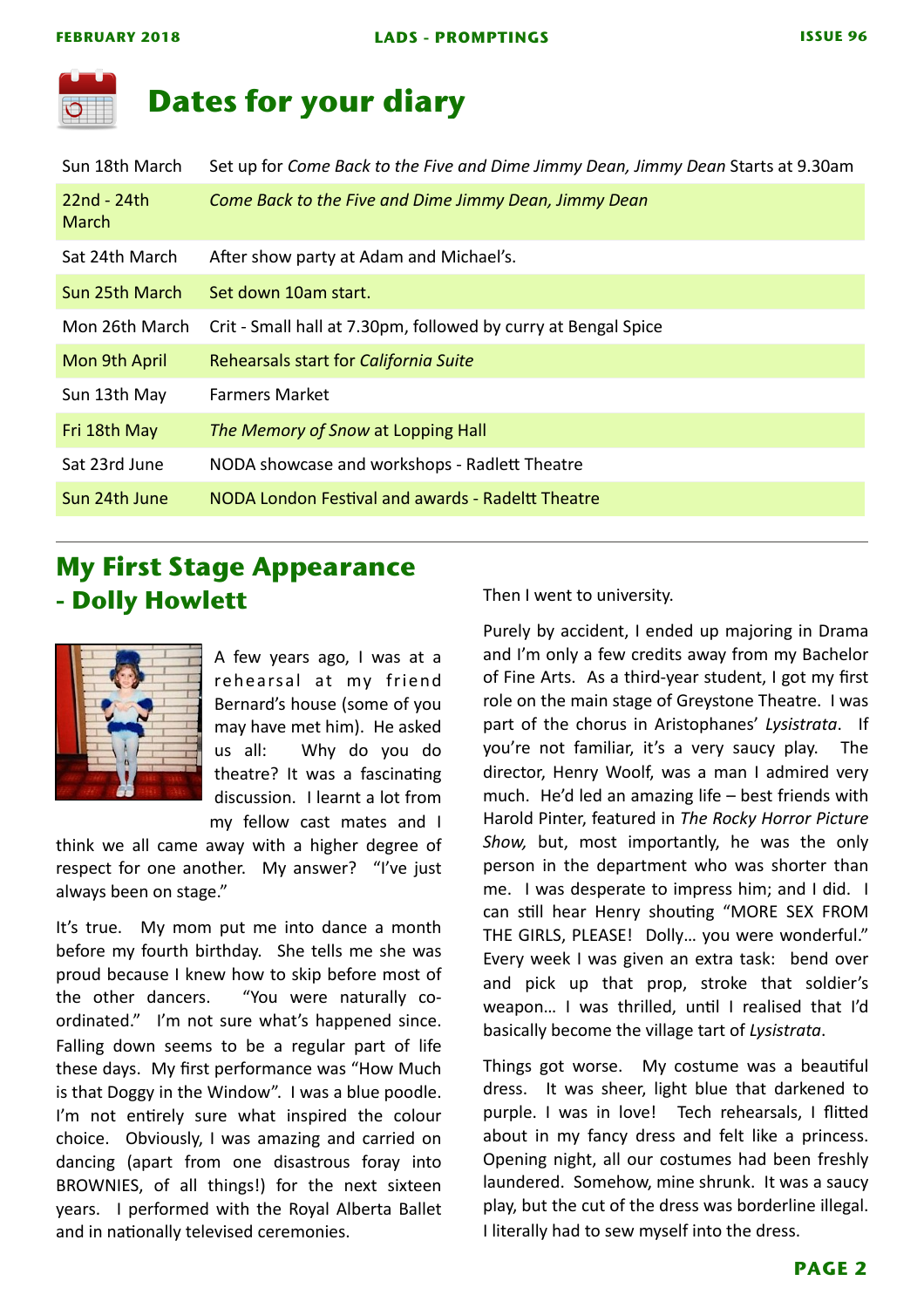#### **FEBRUARY 2018 LADS - PROMPTINGS ISSUE 96**

On top of that, I'd been going through a phase of dying my hair bright red. It looked great, but the colour always faded very quickly. By opening night, it was pink. With roots. Village tart, indeed! My mother seems to have blocked this from her memory: when I mentioned *Lysistrata* to her, she said "I remember that one! You looked gorgeous." To be fair, she's seen some things from me over the past forty years on stage. I guess a low-cut toga and pink hair wasn't too bad.

Despite these small disasters, I loved every minute. There was such a team spirit. We shared mirrors, sang songs, did each other's hair... it didn't matter if you were the lead or a member of the chorus. I think that's what I love about theatre  $-$  the camaraderie. I love every aspect of the process of performance; from rehearsal to getting ready backstage. Performing on stage is just the icing on the cake.

Some of those cast mates are good friends of mine to this day  $-$  twenty-one years later. In fact, when I was home over Christmas, I met up with another member of the chorus and she'd bought me Henry's memoirs as a gift. Funny how things come full circle.

**Dolly**

#### **Accents Master Class**



At some point, we all find ourselves  $\Box$  role which involves an accent. Although some of us might be natural mimics and can slip into accents with ease, others find it more of a challenge. I think I can manage a reasonable Irish accent and have been faced with roles requiring German, north of England (not sure which side of the Pennines) and an all-purpose "country" accent. However, I still feel more comfortable with my own Received Pronunciation (RP) like accent and even the idea of Scottish, Welsh or Geordie fils me with dread. 

It was, therefore, with great interest that I attended, with Jean and Cathy, a workshop run by vocal coach, Gemma Wright, at last year's NODA London weekend. Gemma's enthusiasm was infectious and we agreed that it would be great to get her to do some work with LADS. Two plays

requiring American accents in the season, seemed to present the ideal opportunity. California Suite requires more generalised accents while *Jimmy* Dean is firmly set in Texas with all characters coming from the same small town, so Gemma's masterclass started with General American - Gen Am (a bit like the US equivalent of RP) before moving onto the more specialised Texan accent.

To begin with Gemma got us to think about ways into learning an accent and which might be of greatest importance. We also got to listen to examples taken from film, during which we were encouraged to think about key sounds. Then the fun really began. We were asked to focus on the physicality of an accent, that is almost acting out the accent and putting it into practice by moving about repeating words and phrases which encapsulated this.

By physicalising the accent we relaxed into it and also gained an understanding of the shape of our jaw, and what our muscles might do when speaking in that accent. When physicalising Gen Am we focused on the ideas of space and chew. Gemma then took us through the differences in vowel and consonant sounds between RP and Gen Am. We were fortunate in that we had a native speaker in Shea, so that we could listen and copy both her and Dolly.

Having mastered (or at least gained confidence in) Gen Am, we moved onto Texan. Physically we were encouraged to sway and sashay in order to get the feel of this accent. Again, we looked at key vowel and consonant sounds and how these vary from Gen Am, for example the "pen/pin" shift. This is when in Texas the "e" sound becomes almost "i" when preceding an "n" Think of the vowel sounds in pen and pin). Even that one little tip can make a difference to how you say a line.

The cast of *Jimmy Dean* are now putting what we learnt from this fascinating evening into practice. Vocally we are still travelling a little around the USA, but I think our wanderings are limited to the southern States!

#### **Karen**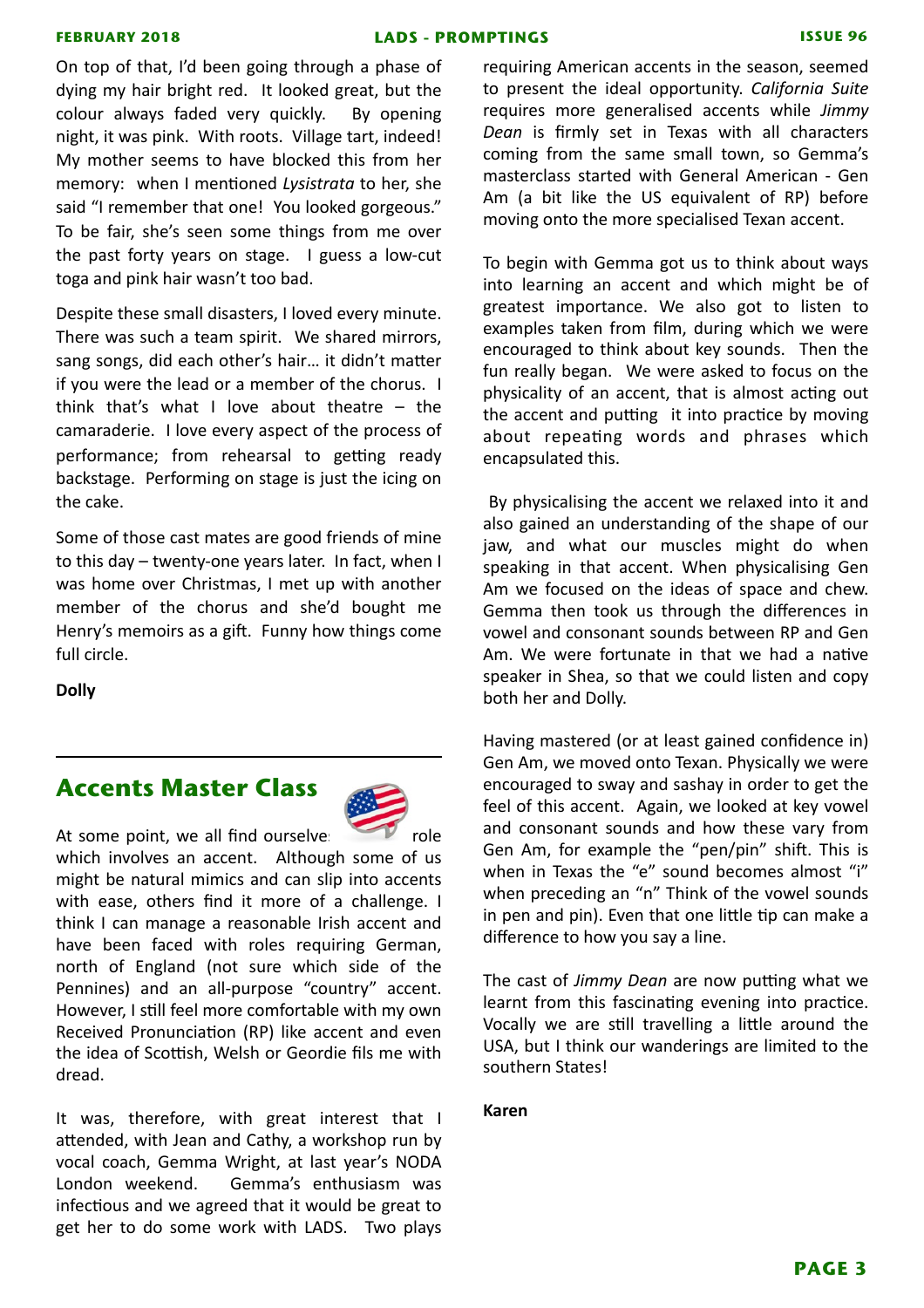# **Visit to Tolethorpe**



Roger is arranging the annual trip to Tolethorpe Open Air Theatre. The date is  $4<sup>th</sup>$  August and we will be seeing the afternoon performance of "The Merchant of Venice". Roger has currently booked 6 tickets for those who have expressed an interest, but more tickets can be easily booked. Please let Roger know if you wish to come along and join the party  $(020 8508 5253)$ . It is quite a trip, so we always car-share  $-$  stopping off at Sibson Inn on the A1 for breakfast. The matinee starts at 1.30pm, and after the play, we treat ourselves to an early dinner atThe George Hotel in Stamford. It has been said that the trip is more about eating than play-watching!!

### **Help Needed For Garage Cleaning**



We will doing another garage clear-out on Saturday 7th and/or Sunday 8th April. Depending on the help we get, we may only do one day, so let me know when you would be free. Please let me know asap if you can help (07896910214; lads.chairman@gmail.com). It won't be too much heavy work, as we are checking the curtains and the costumes  $-$  so it will be interesting to see what we have got hidden away at the back of the garages  $-$  and it is always so rewarding to see everything sorted and packed away in boxes. I look forward to hearing from you.

**Jean** 

# **First Aiders**

We are setting up a LADS directory of people who have had first aid training as part of our Health and Safety Policy. Please let me know if you have ever been trained in first aid and whether your certificate is up to date. Basically we would like a list of people who have first aid knowledge. Email me on [lads.chairman@gmail.com.](mailto:lads.chairman@gmail.com)





We have a stall at the Loughton Farmers Market on Sunday 13<sup>th</sup> May. We will be marketing "California Suite" and "The Memory of Snow", as well as raising money for our 2018 charity - Loughton Citizens' Advice Bureau. Please let Cathy know if you can come along and help. Set up will be about 8.30/9am and we will need people to man the stall and give out leaflets from then until about 1pm. This is a really good avenue for marketing, as we can get to speak to local people about the society and what we do at Lopping Hall. Let Cathy know your availability and she will set up a rota ([cathy@fastbox.co.uk\)](mailto:cathy@fastbox.co.uk).

### **Front of House**



Hello, lovely people. If you can help with front of house for Come Back to the Five and Dime, Jimmy *Dean, Jimmy Dean*, please contact Steph ([stephielou19@hotmail.co.uk](mailto:stephielou19@hotmail.co.uk)) or Charlotte (charlottepope25@gmail.com). For each night (22nd-24th March) they will need: Front of house manager  $-7$ pm to end of show Bar staff  $(2)$  – 7pm to 11pm

Programme sellers  $(2)$  – 7.15pm to start of show (can watch on the same night)

Tea and coffee staff  $(2)$  – 7pm to start of show and in the interval (can watch on the same night)

Thank you.

### **End of Season Event**

Our end of season social event will be either on Saturday  $30<sup>th</sup>$  June or Sunday  $1<sup>st</sup>$  July. We are considering doing a Hidden City treasure hunt for those that want to and then meeting up with other members that aren't up to the walking side for food and chat! Watch your emails/post box for more information!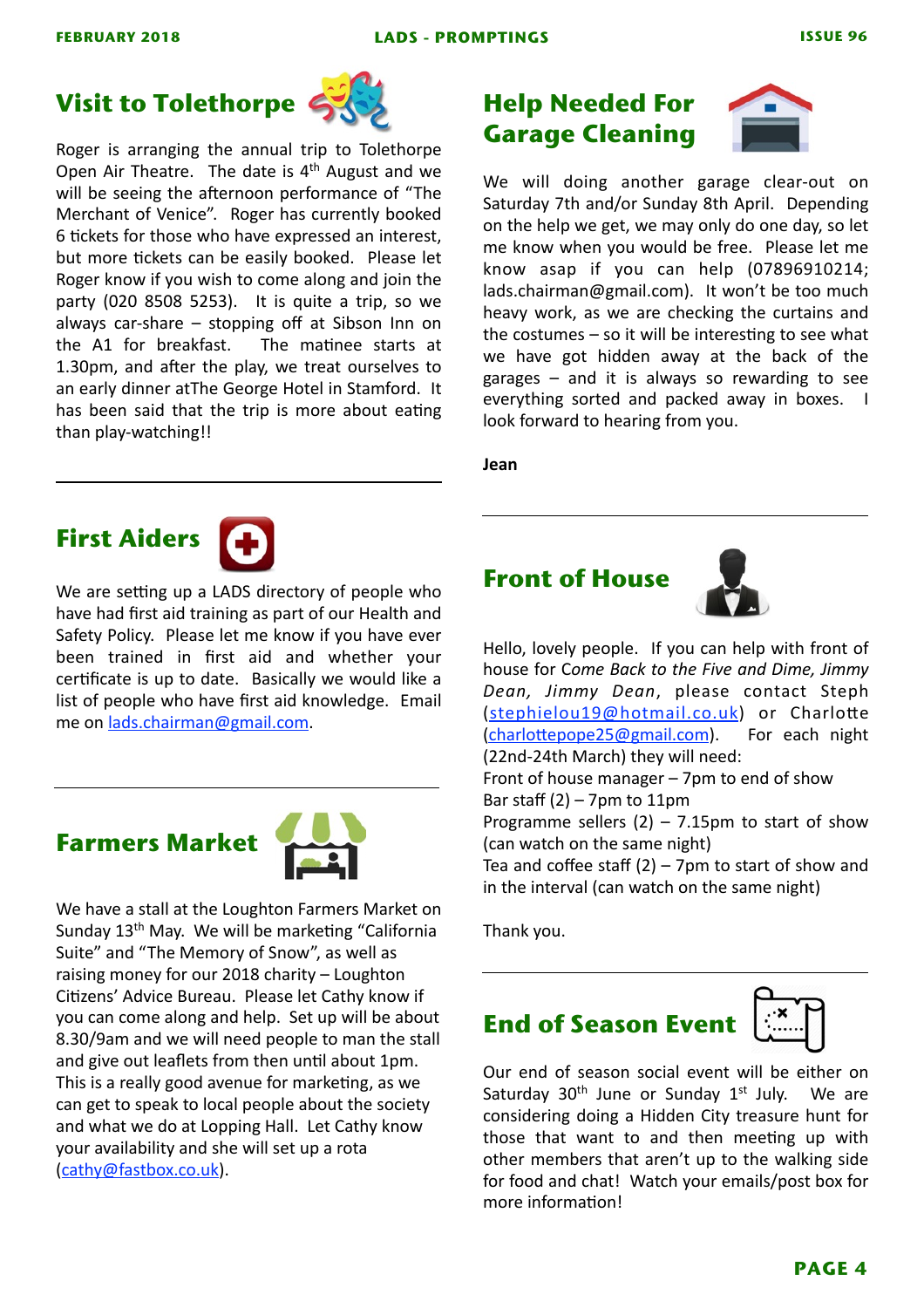

I was told recently that members that haven't been involved in a play tend not to come along to the Crit./Q&A and curry night on the Monday after the show, because they feel it is for the cast and crew only.

I felt this was a shame, as I have always looked upon it as a social event, a way of supporting the cast/crew and finding out more about the production and how it was realised. Admittedly, some of the crits are better than others, but I think it is fair to say we can always learn from what others have to say.

With regard to the Q&A sessions we have held for the last 3 January plays, people have said they have really found them very illuminating. I do hope more people will attend the "Monday night event" after the plays in the future and join in the discussion. 

**Jean** 

#### **The Memory of Snow**



As mentioned in the last edition, on **Saturday 23rd June** LADS are performing in the NODA Showcase competition taking place as part of the NODA London Festival weekend (23-24 June). Cathy and I are co-producing and directing "The Memory of Snow" and the play casting committee have cast the play, using two established LADS' members and two new members.

We will be producing a 40-minute version for the Loughton Festival on Friday 18<sup>th</sup> May at Lopping Hall – where the evening will also include a talk by the playwright  $-$  Sian Rowland  $-$  and live music from Daria, a Russian singer. For the NODA showcase, we will present a 20 minute version of the play. Doing something outside of our 4 plays is something LADS does quite rarely, so we are very excited about the prospect of doing a production with a small cast, no additional crew and basic set and props.

The play is about the incarceration of the 4 Romanov sisters before the execution of the Russian royal family in 1918. It is a beautifully written piece, full of dramatic irony and pathos, but it also shows how strength comes out of love and understanding. Please put both dates in your diary and come along ... it would mean the world to us!

### **Members News**



Welcome to the following new members

Nila Patel - cast in California Suite

Michael Gamble.

A warm welcome back to:

Lizzie Lynch - backstage in Come Back to the Five and Dime, Jimmy Dean

Caris Grey - backstage in Elephant Man

#### Lee and Sarah – a bouncing boy

Congratulations to Lee and Sarah on the birth of their baby boy Archie on January  $28<sup>th</sup>$ . Mother and baby doing fine.

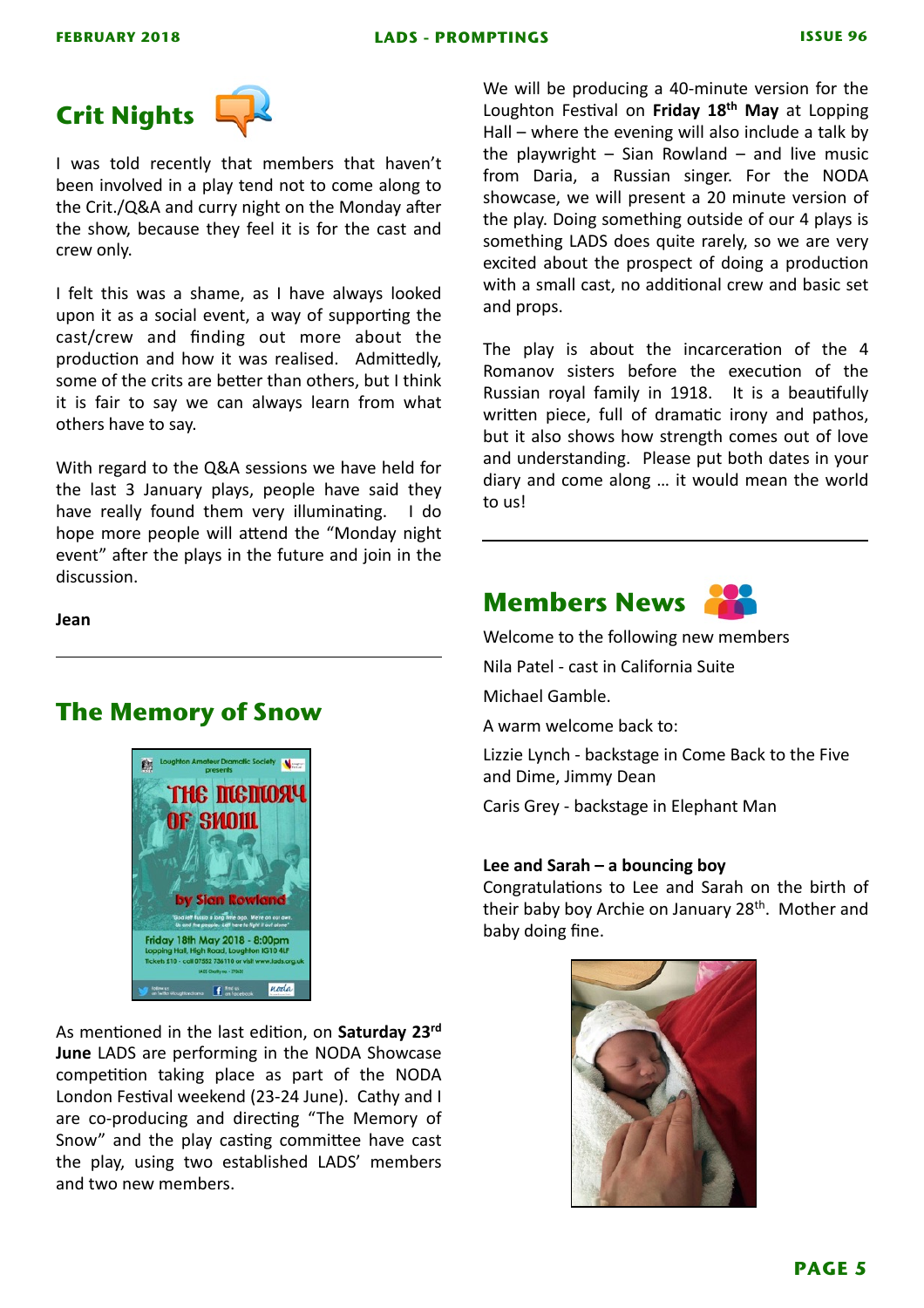### **NODA Crit for 'The Elephant Man'- Jacquie Stedman**



Once again, I was delighted to be asked to write the report on your latest production, a story which the majority of people in the audience possibly knew to varying degrees, but which, when written as a play by Bernard Pomerance and performed by such an experienced cast, took on a whole new depth of meaning.

I must congratulate your selection committee for striving to bring to your audiences plays of such varied subject matter and challenging dramatic interpretation, as well as providing excellent 'entertainment'.

I have mentioned before that I always find the background piece and the Director's notes in your programme so informative and, indeed, this was no exception. In this case, though, it was enlightening to read that there have been so many conflicting reports of Joseph Merrick's life that to try and get a true perspective was a challenge in itself. A challenge to which Jean Cooper, the Director, rose magnificently! When a play is based on facts there is, I believe, a duty on behalf of the entire cast to be as truthful as possible, and I think this must have been the hardest challenge for the Director. Thanks to Howard Platt for his continued work with the programme and poster design - most evocative on both counts.

As always, I will start with the technical side of the production, which in this case, particularly, added so much thus enabling the audience to understand the social history of the time in which the play is set. The simple staging and the use of lighting to denote various scenes enabled the play to move smoothly without the need for a lot of scene shifting. Well done to Stephen Radley for his design and construction, both of which worked well. I was rather surprised, though, that there were a few times when the change from one scene to another took longer than one would have expected. Victorian London, as depicted on the projected photographs, takes quite a bit of understanding. The projections – London itself, the workhouse and the actual photographs of Joseph Merrick all helped us to appreciate the atmosphere and attitudes of the time. I don't know who was responsible for ensuring the projections were on cue and well lit – but congratulations…most effective. Both in London and Belgium, at this time, there was little done to understand those members of society who were incarcerated in an asylum or had the physical afflictions, like Merrick. The 'soundtrack' of the fairground as the audience entered, with the music and the hubbub of voices, lent a very jolly atmosphere to the start of the play which actually belied the humiliation which those less able persons suffered at the hands of the showmen. Well done to Terry Tew for Lighting Design and Andrew Rogers for the Sound Design. I always think that the music used throughout your productions is eminently suitable and this was no exception. The Sound and Lighting Operation worked so smoothly too  $-$  I'm not sure whether this was Cathy Naylor or actually Sarah Biggs  $-$  I would imagine a lot of concentration is needed for both these roles.

Costumes, in the capable hands of Liz Adams, were well thought through, and most suitable for each of the characters concerned, in some cases emphasising their social status. I can actually remember the longskirted uniforms that the nurses in the London Hospital used to wear! What a difference it made to Merrick's appearance when we saw him in a shirt and brocade waistcoat, and how well the longer right hand sleeve worked in giving us the impression of a deformed, hidden hand. The Pinheads had their condition exaggerated by the white conical shapes on their heads, although it is doubtful whether their heads would actually have been quite that shape, but given their possible condition of microcephaly, they would have been smaller and more pointed than normal, and the cones would have been a useful freak show 'prop'.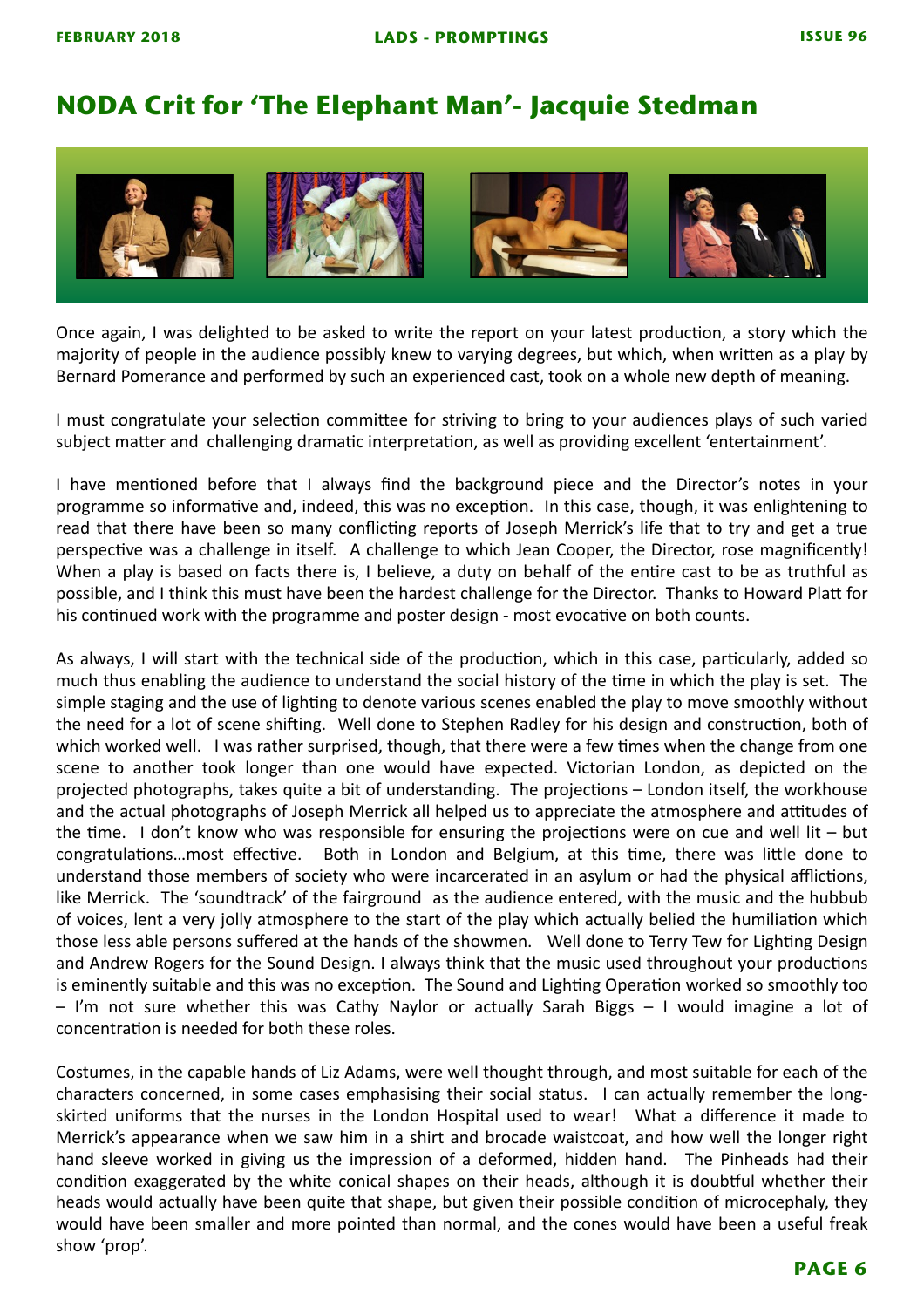Properties for this Victorian era were well sourced by Val Jones and Portia Sorinyana. Merrick's model in its various stages of construction was one which fascinated me  $-$  and how different you made his hospital room look once it was established as his home.

Congratulations to the entire production team for enabling this production to have such a profound effect on the audience.

And so to the cast!! Once again some really first class portrayals with a mixture of both new and established performers. The doubling of some of the characters worked extremely well with each of the characters being clearly defined  $-$  in the case of the pinheads they were unrecognisable when they became members of the aristocracy. So... if I may... I will take the cast in the order in which they appear in the programme. 

As John Merrick, the Elephant Man himself, Christian Mortimer used his physicality to marvellous effect. As he stood on the stage whilst his image was projected and his condition was related to the audience, he changed before our eyes until he became the person with the malformed physique. This enabled each of us to have our own perception of what Merrick looked like, and the fact that Christian maintained those abnormalities throughout his performance meant that we also maintained that perception throughout the production. We were also able to see and understand, how he changed under Treeves' protection, although there was always the glimpse of the man inside. He grew in confidence and assurance before our eyes and delighted in the attentions of those notable persons who were his frequent visitors. Those insights into his intelligence, sensitivity and sense of humour were so wonderfully low-key and surprising.

Frederick Treeves (Tom Donoghue) was a young doctor willing to fight for those less fortunate and his dedication and concern for Merrick seemed to define his life. His performance was sensitive, and his relationship with Merrick protective, although as the play progressed we see a change in his attitude to healing the sick poor and the aristocracy – a theme which I understand many medics experience throughout their career. Tom's dialogue was clear, precise and secure and his relationship with the other characters very believable. I understand this is possibly the biggest role you have taken with LADS, but if you could physically relax on the stage I think your performance would benefit greatly.

The character of Carr Gomm was in the very capable hands of Howard Platt. A man at the top of his profession and possibly on the governing board of the London Hospital, he shared Treeves' compassion for Merrick and his high principles, but was worldly enough to see through Lord John and advise accordingly. Howard's portrayal had authority and kindness and an understanding of the high ideals which filled Treeves' early career. He completely looked the part throughout and showed us a sympathetic understanding of Merrick's limited life expectancy.

Mrs Kendall (Amanda Smith) was a delightful companion for Merrick. She showed no disdain for his condition and was so kind and generous with her time. As an actress she would have been adept at concealing any negative feelings she may have felt for Merrick's condition, but there was never a time when I didn't believe she could see beyond his physicality. She also understood the man inside and knew how to deal with it. Her performance was pitched just right – she was the same with duchesses and countesses as she was with Merrick – and showed a great affection for this unfortunate man, without a hint of pity.

Peter Fox showed us two very different characters in Ross and Lord John – the change in costume leaving us in no doubt as to which was which. I think Ross was the personification of the freak show men of the time, with his eve on the main chance, but with a streak of self-preservation as when he approached Merrick for his 'cut' when he found himself short of cash. A well played 'wide boy' of the Victorian era. As Lord John he played a similar wide boy but from the aristocracy.

Bishop How (Richard Cohen) was the voice of reason both in his dealings with Treeves and Carr Gomm and was played with strong humanitarian conviction and a believable pastoral air.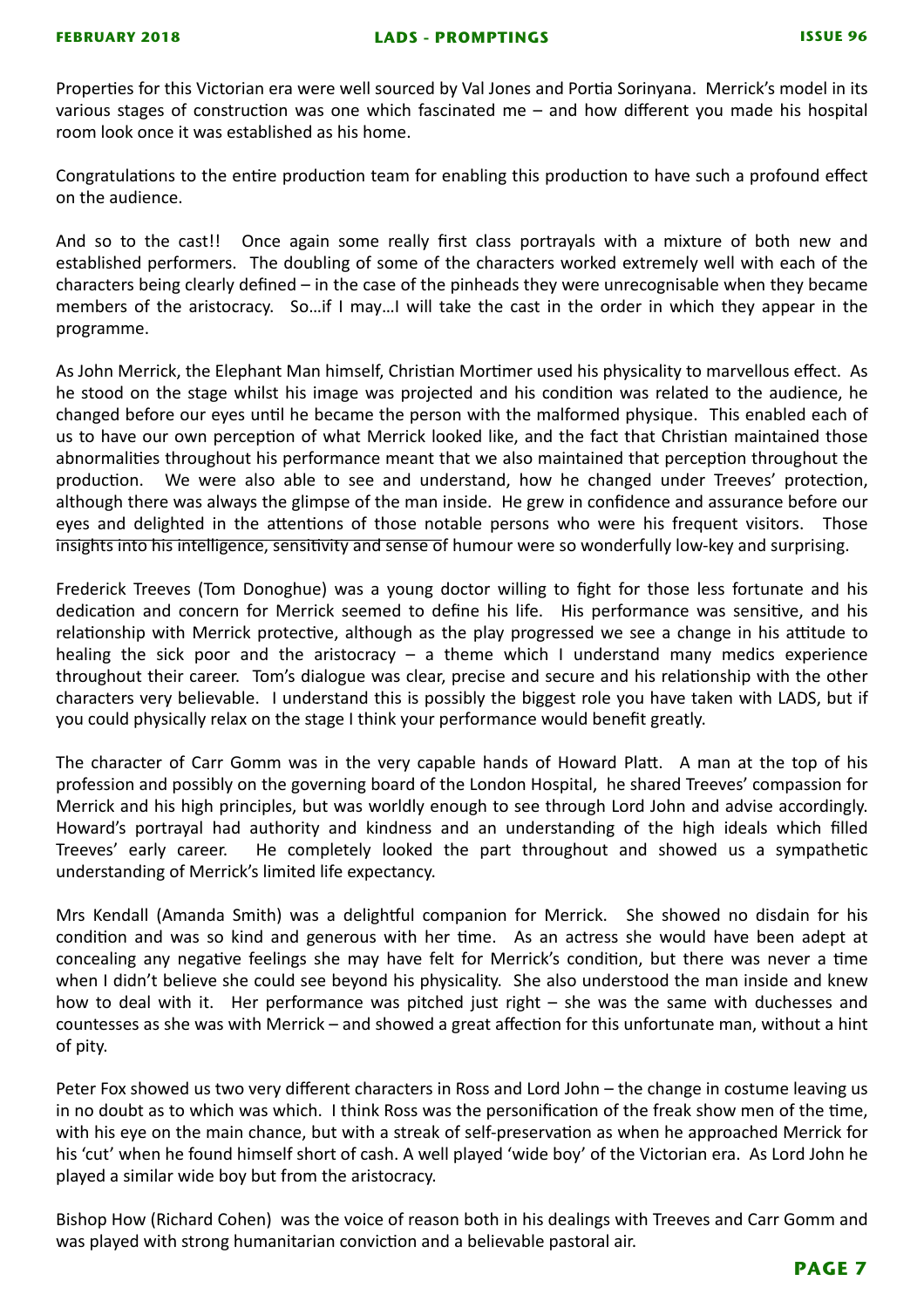I put Snork (Marcel Kay) and the Porter (Joshua Sowerbutts) together because they were probably two of the lowest ranked workers in the hospital and their attitude to their jobs was similar. These two characters allowed us to see the differences in attitude and behaviour within the ranks of the non-professional staff in the hospital.

The Pinheads (Jo Keen, Wendy Butler and Val Jones) portrayed these poor creatures whose greatest fear was a return to the asylum. They were verging on hysteria and visibly terrified of their manager (Marcel  $Kay$ ) – a rather unsettling glimpse of their life in a freak show.

Elisa Thomas played the part of Miss Sandwich with conviction and belief in her own ability to deal with the upsetting sight of Merrick – until it was actually put to the test. She was also suitably regal, but this time very kind, when she met Merrick as Princess Alexandra, together with Duchess (Jo Keen) and Countess (Wendy Butler). Charlotte Pope was a very convincing Nurse - with her authentic uniform and air of quiet efficiency. And the Belgian and English Policemen were played by Richard Cohen and Martin Howarth respectively.

Initially this would appear to be a play with primarily three main parts, but all the other characters added so much to the overall feel that it is difficult to imagine the story/play without them. They all impacted on Merrick's life in one way or another and in varying degrees. Treeves' dream was an example of the way Merrick, and his own attitude to the poor man, had affected his thinking and to see Merrick playing the part that Treeves had played when they first met felt quite surreal.

Although it was very obvious that John Merrick was not going to have a long life, even in the caring atmosphere of the hospital, his death, when it came, was very sensitively handled. From what I understand his one wish was to sleep lying down as other men, so one could almost say that he chose his own way to go if Pomerance's play is to be believed.

In your depiction of this story there was pathos, humanity and sensitivity, but above all there was humour which prevented it being a maudlin evening, but one where hope and humanity reigned supreme.

Congratulations to you all - I hope that you had the audiences a play of this calibre deserves.

**Jacquie Stedman Councillor NODA London**

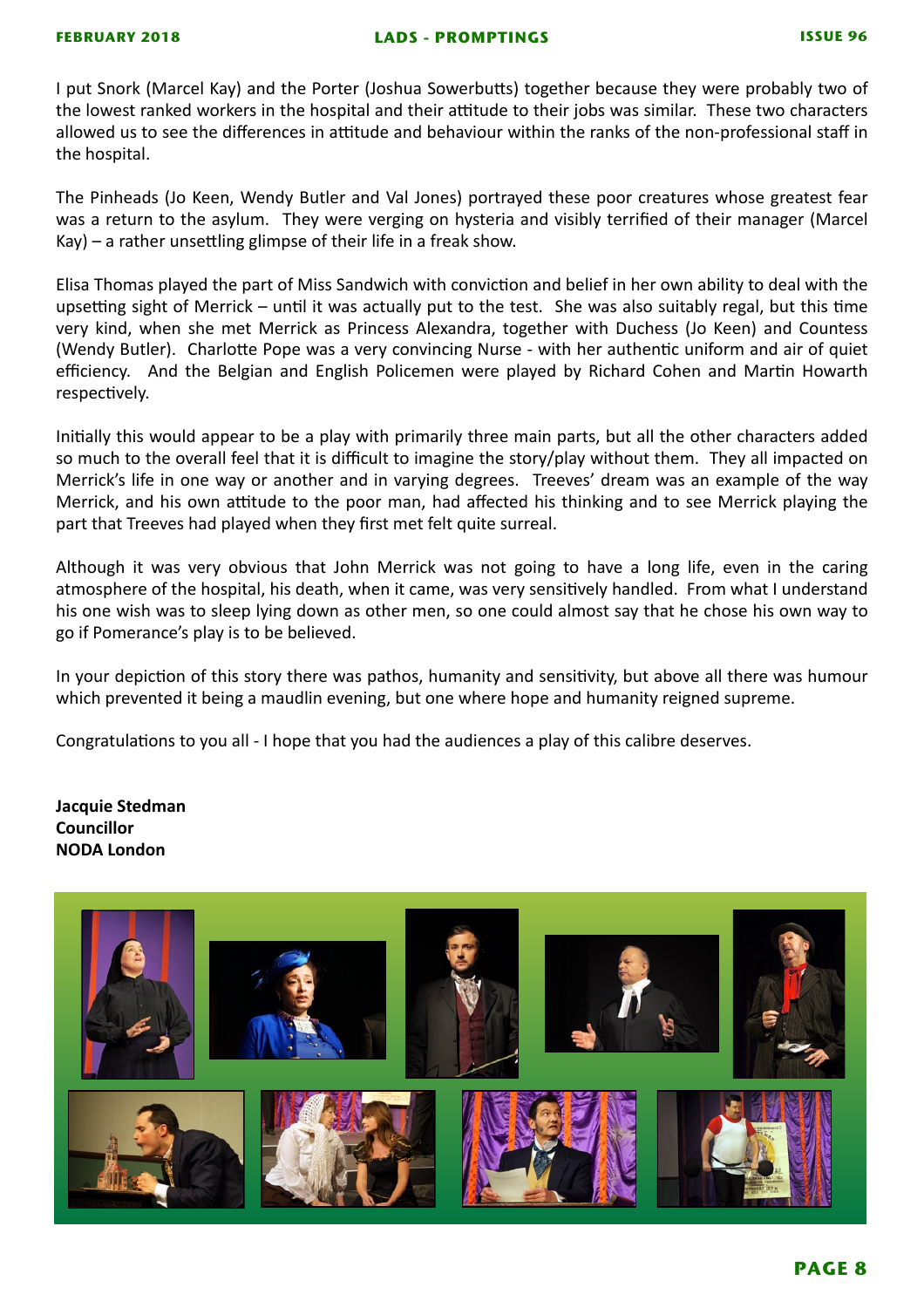#### **E-Mails from audience members**



#### Dear Jean,

Would you please thank the cast for a fabulous performance last night of the Elephant Man. I learnt a lot about the real John Merrick thanks to your notes and we were both moved to tears by the part about "home" by Christian. He didn't need an ugly false head or lumps (John Hurt!) to portray his character.

My association with the LADS goes back about 70 years when my father (Hollingworth) was a member (Babs Oakley knew him) and I played a small lamb in Noah and a demented child in The Crucible!! Many thanks for a great evening. We hope to come to many more.

Best wishes.

#### **Celia Jackson**

Dear Jean,

Thanks for your email. In the end we took a chance on Saturday evening and, as luck would have it, there were two seats available on the back row. So we enjoyed this very interesting play. Years ago I did some reading up on the Elephant Man, really in relation to the local history of Whitechapel, so had a particular interest in the subject. 

I was curious to see how the Elephant Man could be portrayed on the stage and was very impressed with the way this was covered.  $\blacksquare$  I thought the actor who played this key role must have had a very hard time, having to hold his body and face in the contorted position for so long.

As a social worker I once had to find an Asian adoptive parent for a baby whose mother was thought to have the indications of the possible development of the Elephant Man's condition. There was the uncertainty as to whether the baby might inherit this.  $\blacksquare$  I suggested the child to a couple who had already adopted one boy and were looking for a baby girl. They said "No" but,

as is often the case in extended Asian families, another member of the family was present. This man, who had watched whilst his two vounger brothers and their wives had gone successfully through the process of adoption but had never expressed interest himself, suddenly said "Pat, what about me" (meaning his wife as well, of course). 

I had already got to know him over the years and was thrilled but asked as to whether he was not concerned about the unknown factor as to whether the child would develop this serious condition. "If God has meant her for us, that is good enough" was his response. Most unprofessionally I was tempted to grab hold of him and kiss him - of course I controlled myself! Once the adoption goes through the legal process the social worker has no further reason to keep in touch with the family so I lost touch, but I felt that whatever transpired, that child would be safe and loved. 

Thanks for all the work you and your colleagues at LADS do.

**Pat Juchau**

## **And a message from the Mayor**



Dear Jean, 

On behalf of the Town Mayor, Cllr Philip Abraham, I would like to thank you for inviting him to the production of The Elephant man at Lopping Hall.

Cllr Abraham said that once again it was a full house and a superb performance from all the cast especially by Christian Mortimer who played the Elephant Man.

Philip said he thoroughly enjoyed meeting and chatting to all involved and thanks you once again for the invitation.

Yours sincerely,

**Pippa Brice Administrative Assistant**